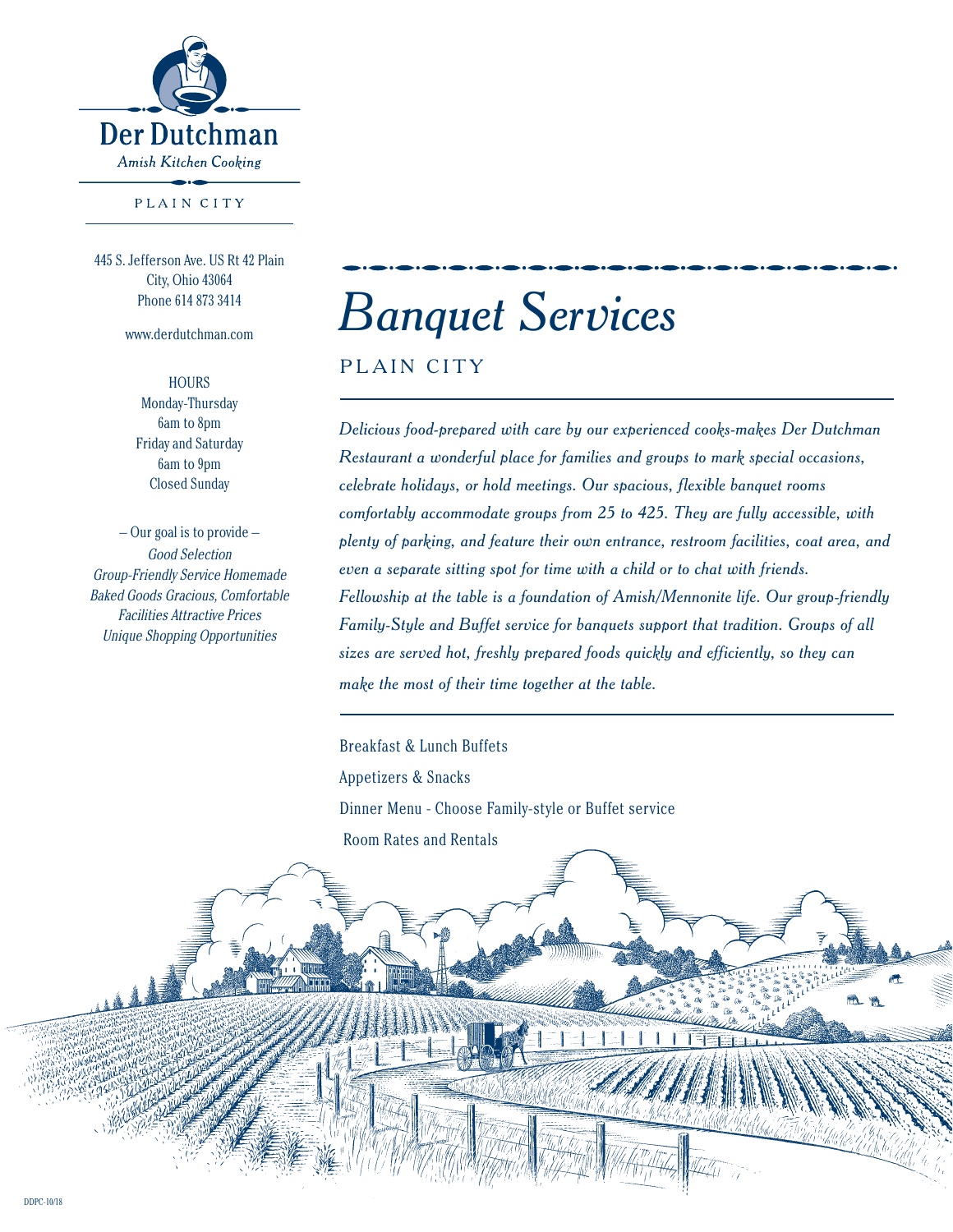## Breakfast & Lunch Buffets

Breakfast and lunch are especially cheery times at Der Dutchman Restaurant with the bakery bringing out fresh-made goods and the coffee brewing. It's a nice time to gather together for work or pleasure.

Reservations are for groups of 25 or more. A 10% allowance will be made for no-shows on all reservations. Family Style Breakfast is available for smaller parties. Ask for details. Prices subject to change without notice.

#### Breakfast Buffets

Prices include beverage, tax, service charge

#### *Country Breakfast -*

\$13.99 per person, all you can eat \$5.99 per child, ages 3 to 5 \$8.99 per child, ages 6 to 10 Scrambled Eggs Bacon Sausage Home fries Biscuits & Gravy Pastries Fresh Fruit Add \$1.09 per person. Not included in Family Style Breakfast Pancakes Fried Mush Fruit Slush

#### *Continental Breakfast -*

Pastries and beverage \$5.69 Pastries, beverage, fresh fruit \$7.99

#### Sandwich Buffet

Available anytime. Prices include sandwich, salad, homemade buns, potato chips, condiment tray, beverage, slice of pie, tax, service charge

#### Two meats and two salads \$16.99

*Meats –* 

Choices ...

Hot Roast Beef Hot Roast Turkey Hot BBQ Beef Hot Roast Pork

#### *Salad –*

Choices ...

Pasta Salad Macaroni Salad Tossed Salad with dressing Potato Salad

#### *Dessert –*

Assorted Pies

#### *Beverage –* Choose Pepsi, Diet Pepsi, Iced Tea or Coffee

### **Appetizers** and Snacks

Available anytime. Prices are per person.

#### *Trays –*

Vegetables and Dip \$3.79 Meat, Cheese & Crackers \$3.79 Fruit with Dip \$3.79 Two options \$6.39 Three options \$8.39

#### *Beverages –*

Beverage \$3.29 Choose Pepsi, Diet Pepsi, Iced Tea, or Coffee Punch \$1.29

#### *Bakery & Dessert -*

Pies \$6.69 includes beverage Cookies \$4.49 includes beverage Cookies & Chips \$5.49 includes beverage

Ice Cream \$1.49